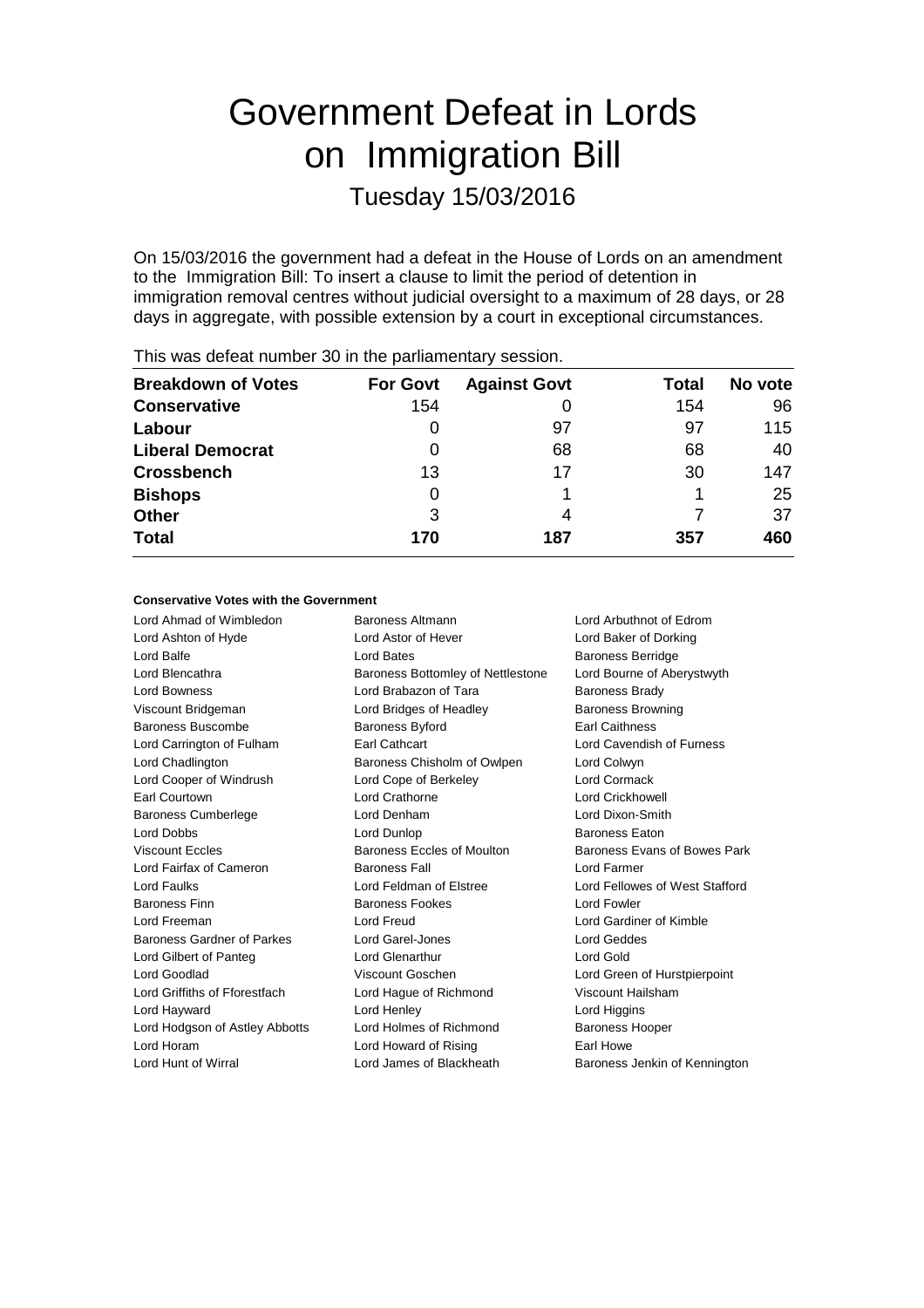Baroness Knight of Collingtree Lord Lansley Lord Lawson of Blaby Lord Leigh of Hurley Lord Lexden Earl Lindsay Lord Lingfield **Marquess of Lothian** Lord Lupton Lord Lyell Lord MacGregor of Pulham Market Lord Mackay of Clashfern Lord Mancroft Lord Marlesford Lord McColl of Dulwich Baroness McIntosh of Pickering Baroness Mobarik Baroness Mobarick Duke of Montrose Lord Moore of Lower Marsh Baroness Morris of Bolton Cord Moynihan Lord Nash Baroness Neville-Rolfe Baroness Newlove Baroness Noakes Lord Norton of Louth Lord O'Shaughnessy Baroness O'Cathain **Lord O'Neill of Gatley** Baroness Oppenheim-Barnes Baroness Perry of Southwark Baroness Pidding Baroness Post Lord Porter of Spalding **Lord Prior of Brampton** Baroness Redfern Lord Renfrew of Kaimsthorn Lord Ribeiro Viscount Ridley Lord Risby **Lord Robathan** Baroness Rock Lord Ryder of Wensum **Lord Sanderson of Bowden** Baroness Scott of Bybrook Baroness Seccombe Earl Selborne Lord Selkirk of Douglas Lord Selsdon Lord Sheikh Lord Sherbourne of Didsbury Lord Shinkwin Lord Skelmersdale Lord Smith of Hindhead Lord Spicer **Baroness Stedman-Scott** Baroness Stowell of Beeston Lord Strathclyde Baroness Stroud Lord Suri Lord Taylor of Holbeach Lord Trefgarne Lord Trimble Lord True Viscount Ullswater Lord Wakeham Baroness Warsi Lord Wei Lord Whitby Lord Willetts Baroness Williams of Trafford Lord Young of Cookham Viscount Younger of Leckie

Lord Jopling Lord Keen of Elie Lord Kirkham

#### **Conservative Votes against the Government**

#### **Labour Votes with the Government**

**Labour Votes against the Government**

Baroness Andrews **Baroness Armstrong of Hill Top** Lord Bassam of Brighton Lord Beecham Baroness Billingham Baroness Blood Lord Boateng Lord Brooke of Alverthorpe Lord Brookman Lord Campbell-Savours Lord Cashman Viscount Chandos Lord Clark of Windermere Baroness Corston Baroness Crawley Lord Darling of Roulanish Lord Davies of Oldham Baroness Donaghy Baroness Drake Lord Dubs Lord Elder Baroness Farrington of Ribbleton Lord Faulkner of Worcester Lord Foster of Bishop Auckland Baroness Gale **Communist Contract Contract Contract Contract Contract Contract Contract Contract Contract Contract Contract Contract Contract Contract Contract Contract Contract Contract Contract Contract Contract Contract** Lord Gordon of Strathblane **Baroness Goudie** Baroness Gould of Potternewton Lord Grantchester Lord Griffiths of Burry Port Lord Grocott Lord Harris of Haringey Lord Hart of Chilton Lord Haskel Lord Haughey **Lord Haworth Baroness Hayter of Kentish Town** Baroness Healy of Primrose Hill Baroness Hollis of Heigham Lord Howarth of Newport Baroness Howells of St Davids Lord Hoyle **Baroness Hughes of Stretford** Lord Hughes of Woodside Lord Hunt of Kings Heath Lord Hunt of Chesterton Lord Irvine of Lairg Baroness Jones of Whitchurch Lord Jones Lord Judd **Lord Kennedy of Southwark** Baroness King of Bow Baroness Kinnock of Holyhead Lord Kinnock Lord Kirkhill Lord Knight of Weymouth Baroness Lawrence of Clarendon Lord Lennie Lord Lipsey Baroness Lister of Burtersett Lord Macdonald of Tradeston Lord MacKenzie of Culkein **Baroness Massey of Darwen** Lord Maxton Lord McAvoy Lord Moonie Lord Morris of Handsworth Lord Murphy of Torfaen Lord O'Neill of Clackmannan Lord Patel of Bradford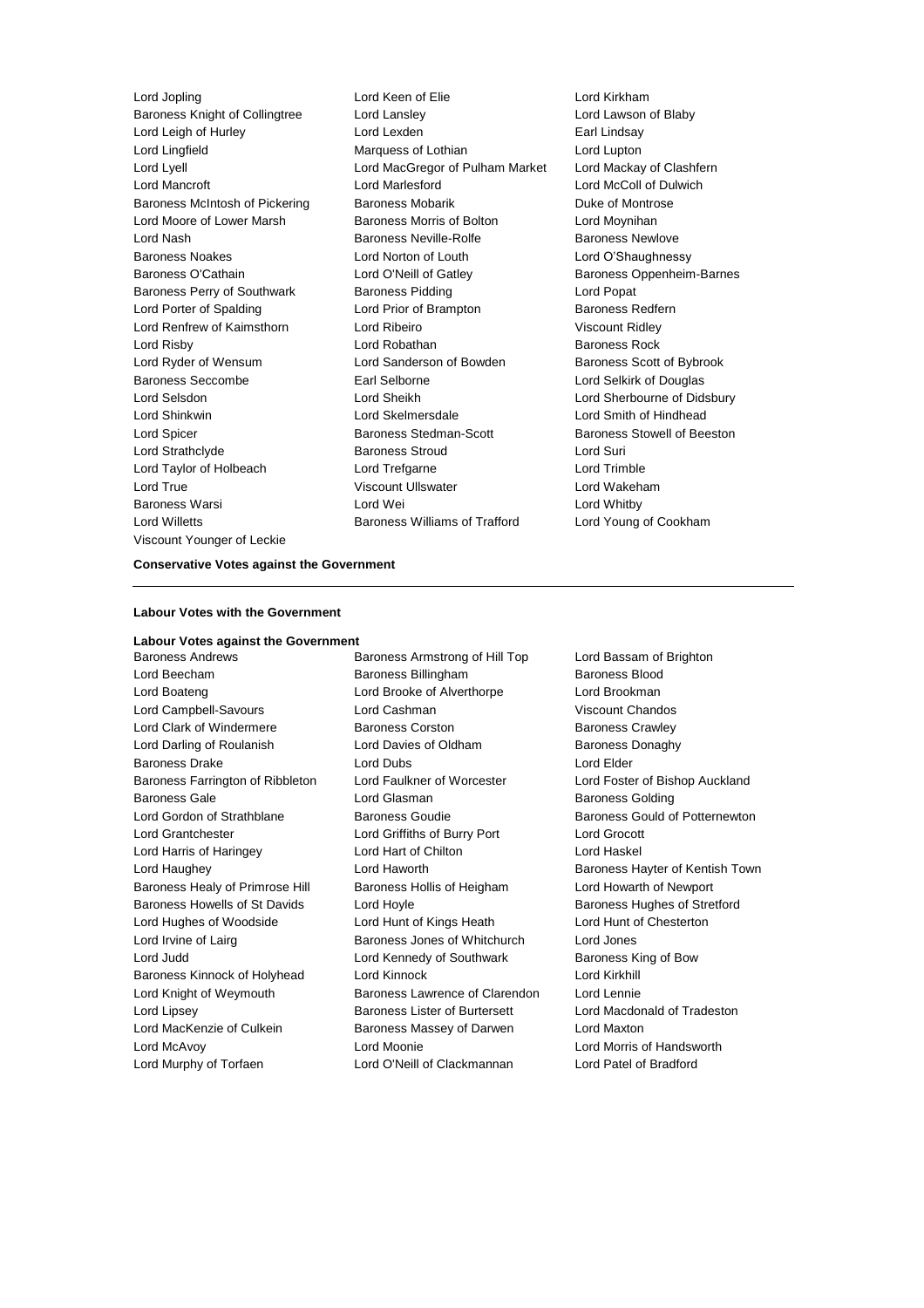Lord Pendry Baroness Pitkeathley Baroness Primarolo Lord Reid of Cardowan Lord Rosser Lord Rowlands Lord Sawyer Baroness Scotland of Asthal Baroness Sherlock Viscount Simon **Lord Snape** Lord Snape **Lord Soley** Lord Stone of Blackheath **Baroness Taylor of Bolton Lord Temple-Morris** Lord Watson of Invergowrie **Baroness Wheeler** Baroness Wheeler Baroness Whitaker Lord Whitty **Lord Woolmer of Leeds** Baroness Young of Old Scone Lord Young of Norwood Green

- 
- Baroness Thornton **Baroness Thornton** Lord Tomlinson **Baroness Warwick of Undercliffe**

#### **Liberal Democrat Votes with the Government**

# **Liberal Democrat Votes against the Government**

Lord Addington Lord Ashdown of Norton-sub-Hamdon Baroness Bakewell of Hardington Mandeville Baroness Barker Lord Beith Lord Burnett Baroness Burt of Solihull Lord Campbell of Pittenweem Lord Clement-Jones Lord Cotter **Lord Dholakia** Baroness Doocey Baroness Falkner of Margravine Baroness Featherstone Lord Foster of Bath Baroness Garden of Frognal Lord German Lord Greaves Baroness Grender Baroness Hamwee Baroness Humphreys Lord Hussain Baroness Janke Lord Jones of Cheltenham Baroness Kramer Lord Lester of Herne Hill Lord Loomba Baroness Ludford Baroness Maddock Baroness Manzoor Baroness Miller of Chilthorne Domer Lord Newby **Baroness Nicholson of Winterbourne** Lord Paddick **Lord Palmer of Childs Hill Baroness Parminter** Baroness Pinnock **Lord Purvis of Tweed** Baroness Randerson Lord Razzall Lord Rennard Lord Roberts of Llandudno Baroness Scott of Needham Market Lord Scriven Lord Correspondent Lord Sharkey Baroness Sharp of Guildford Baroness Sheehan Lord Shipley Lord Shutt of Greetland **Baroness Smith of Newnham** Lord Steel of Aikwood Lord Stephen Lord Stoneham of Droxford Lord Storey Lord Strasburger **Lord Stunell** Lord Stunell **Baroness** Suttie Lord Taverne Lord Taylor of Goss Moor Lord Teverson Lord Thomas of Gresford Baroness Thomas of Winchester Lord Tope Baroness Tyler of Enfield **Lord Tyler** Lord Tyler Lord Wallace of Saltaire Lord Wallace of Tankerness **Lord Willis of Knaresborough** 

# **Crossbench Votes with the Government**<br>
Lord Cameron of Dillington<br>
Viscount Craigavon

Lord Cameron of Dillington Viscount Craigavon Lord Curry of Kirkharle Lord Green of Deddington Lord Greenway Lord Hope of Craighead Lord Mawson Lord Patel Lord Rowe-Beddoe Duke of Somerset Lord St John of Bletso Lord Thurlow Baroness Watkins of Tavistock

# **Crossbench Votes against the Government**

Lord Aberdare Lord Alton of Liverpool Lord Best Lord Craig of Radley **Baroness Finlay of Llandaff** Baroness Grey-Thompson Earl Hay of Kinnoull Lord Hylton Lord Kerr of Kinlochard Earl Listowel Baroness Masham of Ilton Baroness O'Neill of Bengarve Lord Ramsbotham Baroness Stern Lord Trees Lord Walpole **Lord Williams** of Baglan

## **Bishop Votes with the Government**

**Bishop Votes against the Government** Bishop of Norwich